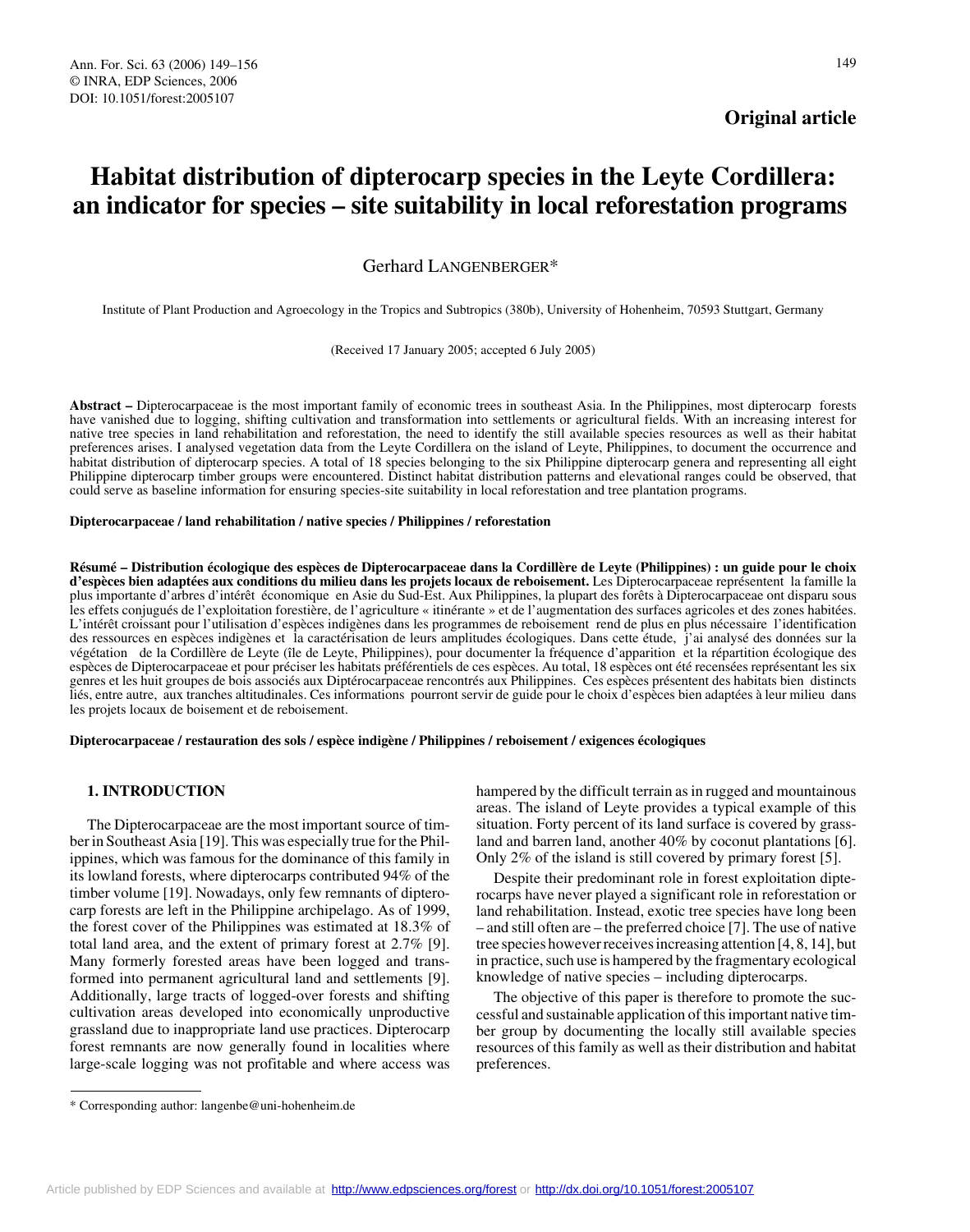| m a.s.l.      |       | Pananawan plots | Happy Valley plots |             |                    |       |
|---------------|-------|-----------------|--------------------|-------------|--------------------|-------|
|               | Ridge | Upper slope     | Middle slope       | Lower slope | Undulating plateau | Total |
| $50 - 150$    |       |                 |                    | -           |                    |       |
| $>150-250$    |       |                 |                    | 2           |                    | 4     |
| $> 250 - 350$ | 4     |                 |                    |             |                    |       |
| $> 350 - 450$ |       |                 | 4                  | 3           |                    | 11    |
| $>450 - 550$  | 8     | 4               |                    |             |                    | 14    |
| $~100-700$    |       |                 |                    |             | 21                 | 21    |
| Total         | 15    | 6               | 9                  | 6           | 21                 | 57    |

**Table I.** Distribution of the sampling plots among topographic habitats and elevation classes.



**Figure 1.** The Philippine archipelago and the location of Leyte.

## **2. LOCATION AND ENVIRONMENTAL FACTORS**

The island of Leyte belongs to the Eastern Visayas and is the eighth largest island of the Philippine archipelago (Fig. 1). It is located between 9° 55' and 11° 48' northern latitude and 124° 17' to 125° 18' eastern longitude. Its characteristic feature is the Leyte Cordillera, a part of the Philippine fault line, which shows the typical rugged relief of young volcanic areas. Parent materials for soil formation are andesitic, basaltic and dacitic flows and breccia [3]. Soils under old growth forest at c. 500 m a.s.l. in the western foothills of Mt. Pangasugan have been identified as Andosols [22]. Due to its rugged relief with forested slopes of c.  $30^{\circ}$  to sometimes more than  $60^{\circ}$  and a high clay content of the soils, the area is prone to landslides.

The local climate as analysed from data from the weather station of the Philippine Athmospheric, Geophysical and Astronomical Services Administration (PAGASA, 7 m a.s.l.) on the campus of the Leyte State University (LSU) shows an average annual precipitation of 2 586 mm [12]. The wettest months are November to January with monthly averages of c. 290 mm. The driest months are March to May with average monthly rainfall amounts between 95.4 to 132.9 mm. Annual as well as monthly variability is high. Although the average values are still within the range for evergreen rain forests as given by Walsh [21], drought periods occur, especially during El Niño Southern Oscillation events [12]. While seasonal rainfall patterns can be assumed to be similar for the lowlands and the mountain range, it is likely that the precipitation in the vicinity of Mt. Pangasugan's summit and its slopes is higher than the values measured at the PAGASA station due to orographic rains. Another important environmental factor affecting the vegetation is the occurrence of typhoons. Leyte lies on the southernmost typhoon tracks entering the Philippines [11]. Typhoons are responsible for excessive rainfalls, which trigger landslides and cause heavy mechanical damage in the forests through wind throws and wind breaks. A special feature of the area is a pronounced 'telescope effect' as described by van Steenis [20]: mossy forest occurs along exposed ridges and summits as low as 900 m a.s.l.

#### **3. METHODS**

This analysis is based on vegetation studies I conducted from 1996 to 1998 [12], and 2004 (unpublished). It refers to two data sets: Data set one consists of 36 plots of 100  $m<sup>2</sup>$  each located in the primary forest of the western foothills of Mt. Pangasugan, within the forest reserve of the Leyte State University (LSU). The plots were mainly located on one foothill locally called "Pananawan", and covered an elevational range from 200–530 m a.s.l. Where possible they had been arranged along a catena from ridge (15 plots) to lower slope (6 plots), through upper slope (6 plots) and middle slope (9 plots) (Tab. I). Nevertheless, this was often prevented by the rugged relief and the common land slides.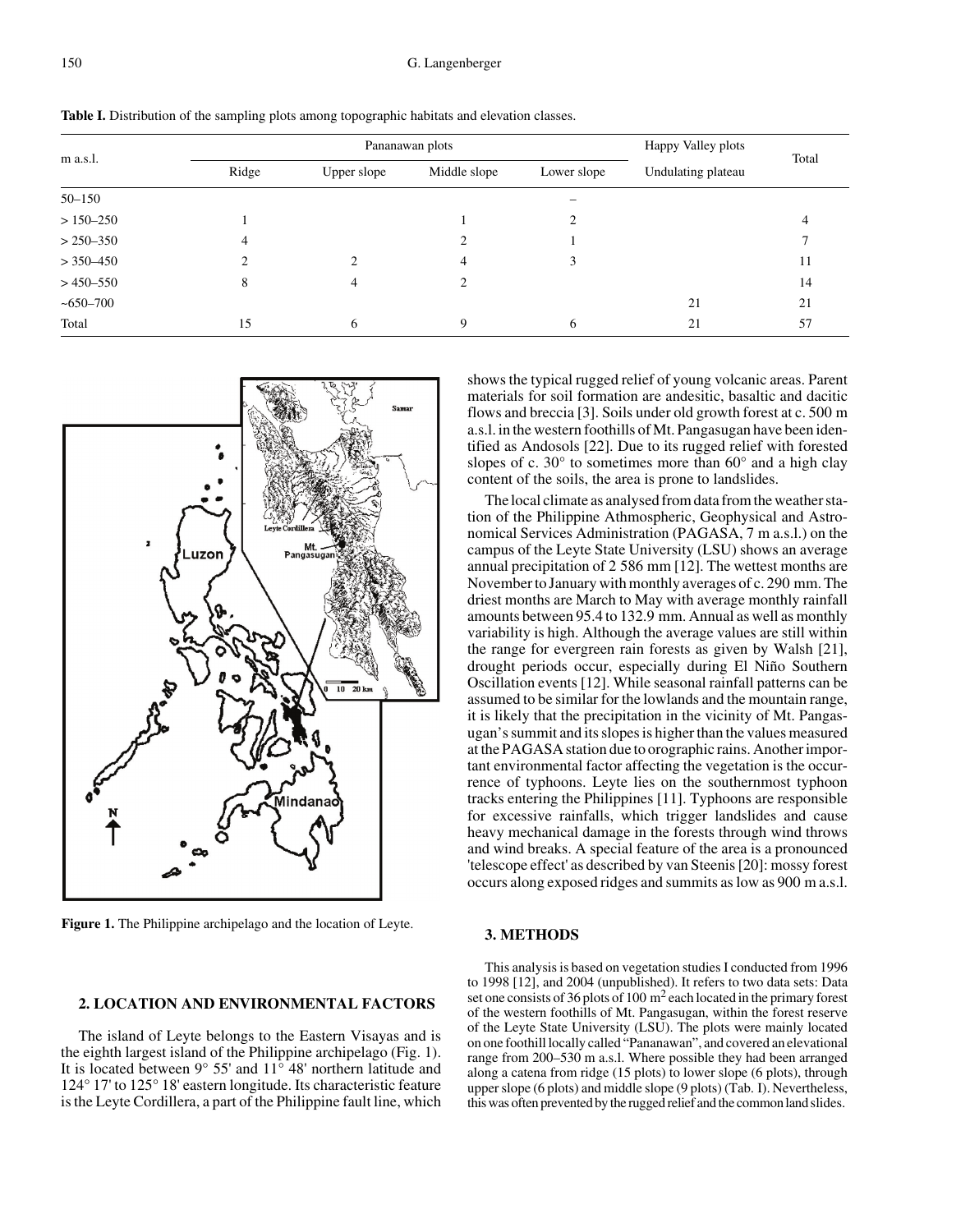

**Figure 2.** Frequency of dipterocarp species in the two data sets from the Leyte Cordillera at Mt. Pangasugan, Leyte, Philippines.

The second data set consists of 21 plots of 100  $m<sup>2</sup>$  each in the southeastern outliers of Mt. Pangasugan. The area belongs to the "Community Based Forestry Management Area" (CBFMA) of the Cienda San Vicente Farmer Association and has been specified as part of an area locally called "Happy Valley". The plots were located between 647 m and 709 m a.s.l. in a homogenous old growth forest dominated by large, up to 40 m tall *Shorea polysperma* trees. The relief was very distinct compared to the Pananawan area. The locality can be described as a semicircular, gently undulating plateau sloping towards the south and being abruptly demarcated by a deeply incised river system which forms the south, west, and north boundary of the plateau. A clearcut demarcation of relief types as in the "Pananawan" plots was not possible.

Plot sampling included the assessment of abundance and coverage of all vascular plants except crown epiphytes. Plants taller than 2.5 m were assessed within the whole 10 m  $\times$  10 m plots, and plants  $> 0.5$ up to 2.5 m tall as well as climbers in 5 m  $\times$  5 m sub-plots. For this analysis plots have vertically been stratified into five height layers: T1 ("canopy layer") represented the dominant and tallest trees whose crowns were fully exposed to the sunlight. T2 ("sub-canopy layer") were those trees taller than two-thirds the height of the dominant trees (T1), but which did not (yet) reach the canopy and full exposure to sunlight. T3 ("middle layer") comprised trees taller than one-third and up to two-thirds of T1, and T4 ("lower tree layer") was defined as being taller than 2.5 m up to T4. U2 comprised the undergrowth  $> 0.5$  up to 2.5 m tall.

Identification of species is based on the available literature [1, 10, 15, 18] as well as the comparison of specimens with collections of the Philippine National Herbarium in Manila (PNH), Philippines, and the National Herbarium of the Netherlands in Leiden (L). Voucher specimens are deposited at the Leyte State University Herbarium, Department of Biological Sciences, ViSCA, Baybay, 6521 A, Leyte, Philippines. For a more detailed description of the methodology see Langenberger [12].

The "Pananawan" plots were distributed along the whole foothill and represent a wide amplitude of environmental variability concerning elevation and relief. On the contrary, the "Happy Valley" plots were located within one homogenous old growth forest stand reflecting small scale habitat differences rather than relief types. Observations on the occurrence and distribution of dipterocarps outside the plots are considered if they provide additional information. Species frequency (Fig. 2) is based on the sampling plots data, while the elevational distribution of the species (Fig. 3) includes specimens occasionally collected outside the plots. As mean the median value has been used since the number of species occurrences was low. To calculate the box plots in Figure 3 the computer program SigmaPlot 5.0 by SPSS Inc. has been used.

For the analysis of habitat preferences (Tab. II) the data from the "Pananawan" plots and observations in the western foothills of Mt. Pangasugan have been considered using the different relief types ("ridge, upper slope, middle slope, lower slope") while the "Happy Valley" plots have been assigned to a single "habitat", which was named "undulating plateau". Since the "Happy Valley" plots represented rather homogenous habitat conditions compared to the "Pananawan" plots, the application of the relief types would have been misleading.

Additionally, the distribution of the most common species in the five height strata is given (Fig. 4) and the population structure of these species is analysed.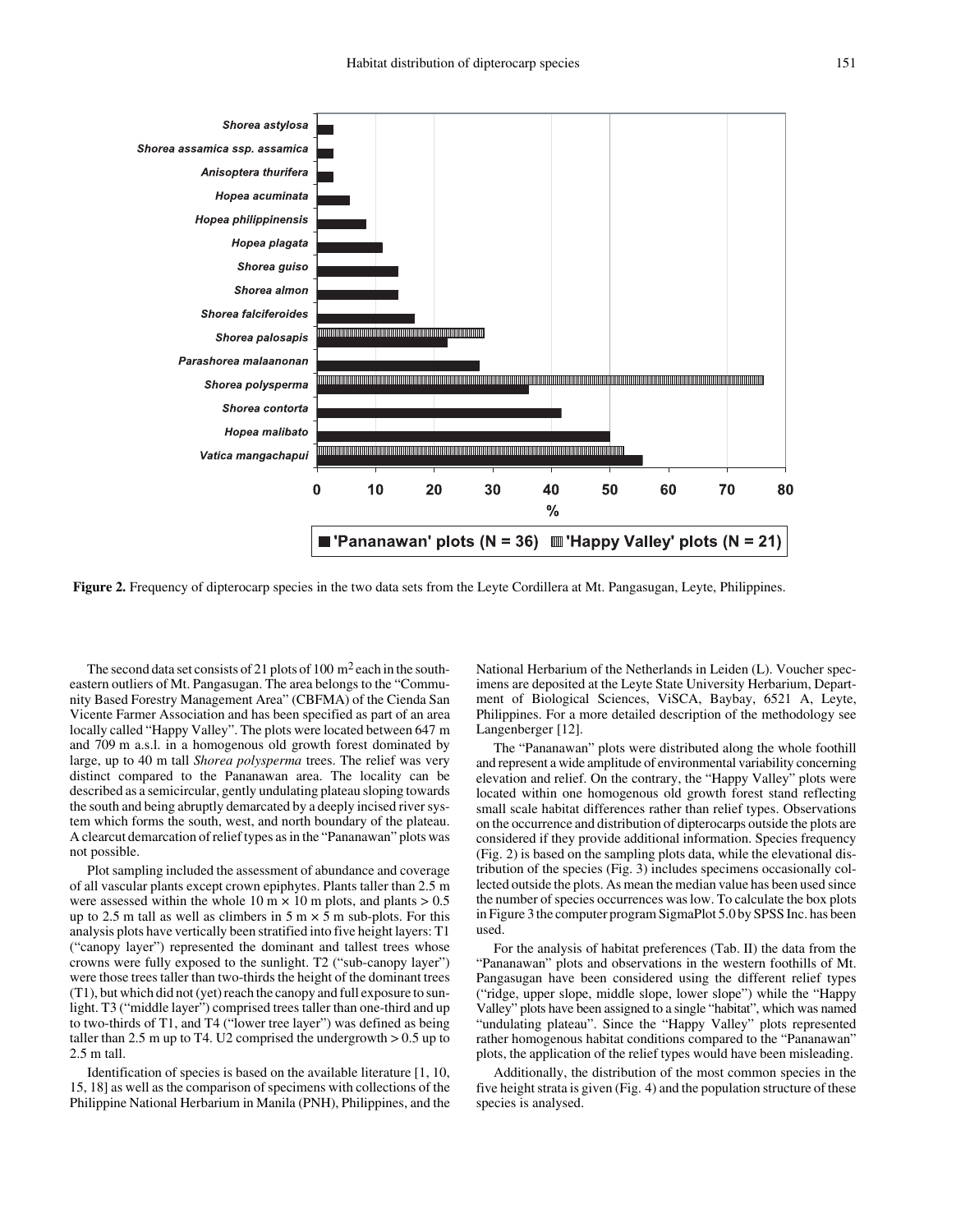

**Figure 3.** Observed elevational range of dipterocarp species in the Leyte Cordillera, at Mt. Pangasugan and vicinity, Leyte, Philippines. The numbers behind the species names refer to the number of observations. The number of dots not always correlates with the number of observations since one dot can represent several observations at the same elevation.



**Figure 4.** Representation of the six most common dipterocarp species in five height layers distinguished in the "Pananawan" and "Happy Valley" plots. Individuals encountered in 57 plots; layers T1–T4 represent 100 m<sup>2</sup> p the stand height but not yet being dominant, T3:  $> 1/3 - 2/3$  of the stand height, T4:  $> 2.5$  m  $- 1/3$  of the stand height, U2:  $> 0.5$  m  $- 2.5$  m.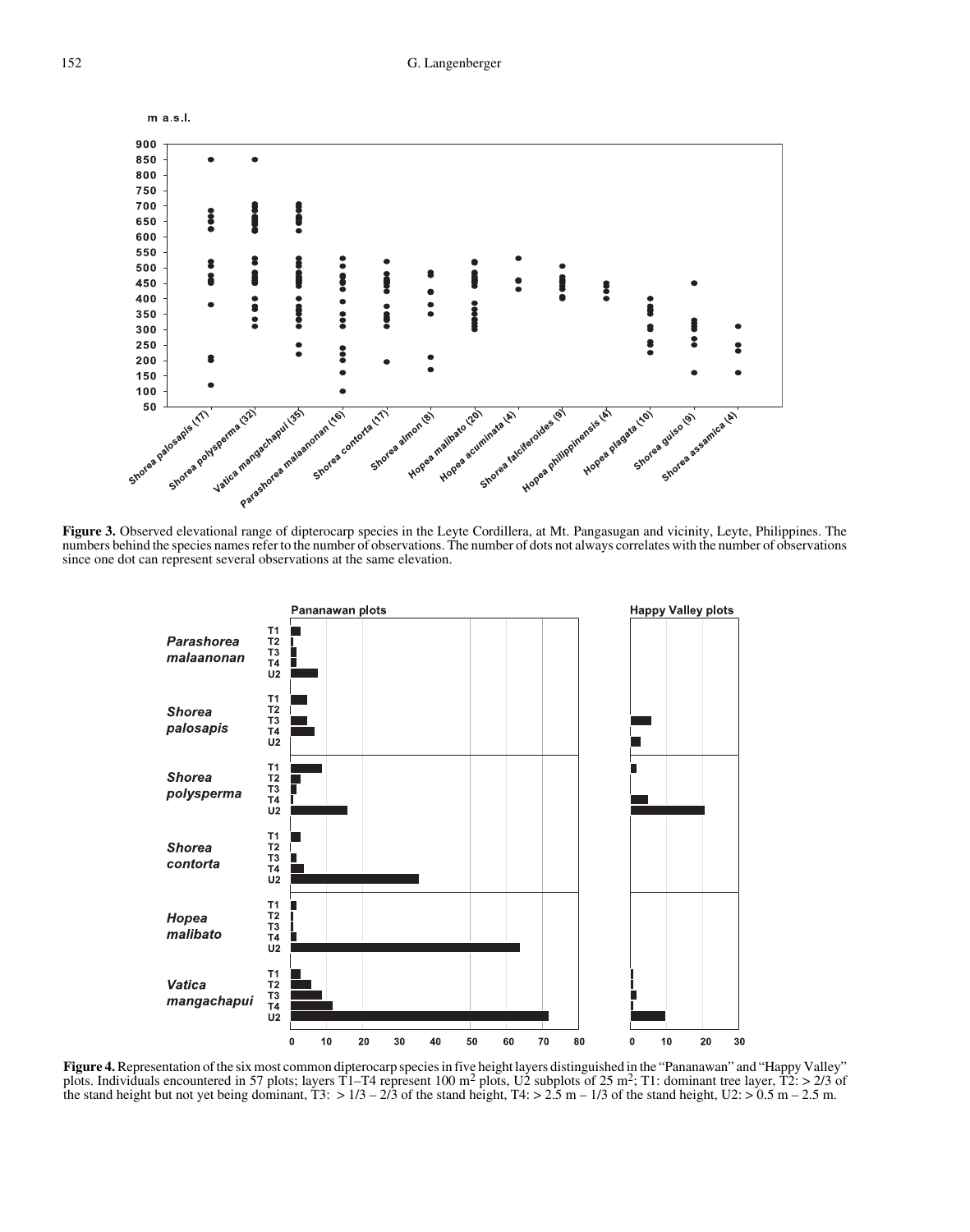| Species <sup>2</sup>                               | Common official<br>name <sup>3</sup> | Timber $group4$                      | Ridge        | Upper<br>Slope            | Middle<br>Slope           | Lower<br>Slope            | Plateau | Undulating Abundance <sup>5</sup> |
|----------------------------------------------------|--------------------------------------|--------------------------------------|--------------|---------------------------|---------------------------|---------------------------|---------|-----------------------------------|
| Hopea plagata (Blco.) Vid. <sup>(+)</sup>          | Yakal-saplungan                      | Yakal                                | $**$         | $\boldsymbol{\mathsf{x}}$ |                           |                           |         | Loc. common                       |
| Shorea polysperma (Blco.) Merr.                    | Tangile                              | Philippine Mahogany -<br>red lauan   | ****         | *                         | $**$                      |                           | ****    | Common                            |
| Vatica mangachapui Blco.                           | Narig                                | Narig                                | ****         | *****                     | $**$                      | $\ast$                    | ***     | Common                            |
| <i>Hopea malibato</i> Foxw. ex Elm. <sup>(+)</sup> | Yakal-kaliot                         | Yakal                                | ****         | *****                     | **                        | *                         |         | Loc. common                       |
| Shorea contorta Vid.                               | White lauan                          | Philippine Mahogany -<br>white lauan | $**$         | ***                       | ***                       |                           |         | Common                            |
| Shorea falciferoides Foxw.                         | Yakal-yamban                         | Yakal                                | $\ast$       | ***                       | $\ast$                    | $\ast$                    |         | Loc. common                       |
| Hopea philippinensis Dyer                          | Gisok-gisok                          | Manggachapui                         | *            | ∗                         | $\ast$                    | $\boldsymbol{\mathsf{x}}$ |         | Loc. common                       |
| Anisoptera thurifera Foxw. (+)                     | Palosapis                            | Palosapis                            | *            | $\boldsymbol{\mathsf{x}}$ | $\boldsymbol{\mathsf{x}}$ |                           |         | Scattered                         |
| Parashorea malaanonan (Blco.) Merr.                | Bagtikan                             | Philippine Mahogany -<br>white lauan | *            |                           | ***                       | *                         |         | Common                            |
| Shorea almon Foxw.                                 | Almon                                | Philippine Mahogany -<br>white lauan | ∗            |                           | $**$                      | $\ast$                    |         | Common                            |
| Shorea guiso (Blco.) Bl.                           | Guijo                                | Guijo                                | $**$         |                           | *                         |                           |         | Loc. common                       |
| Hopea acuminata Merr.                              | Manggachapui                         | Manggachapui                         | $*$ $\times$ |                           | $\ast$                    |                           |         | Scattered                         |
| Shorea palosapis (Blco.) Merr.                     | Mayapis                              | Philippine Mahogany -<br>white lauan |              | **                        | **                        | **                        | **      | Common                            |
| Shorea assamica Dyer                               | Manggasinoro                         | Manggasinoro                         | ∗            |                           | $\boldsymbol{\mathsf{x}}$ | $\boldsymbol{\mathsf{x}}$ |         | Rare                              |
| Shorea astylosa Foxw. (+)                          | Yakal                                | Yakal                                | *            |                           |                           |                           |         | Rare                              |
| Dipterocarpus gracilis Bl. $(+)$                   | Panau                                | Apitong                              | ×            |                           |                           |                           |         | Very rare                         |
| Shorea cf. hopeifolia (Heim) Sym. <sup>6 (+)</sup> | Kalunti                              | Manggasinoro                         |              |                           | $\boldsymbol{\mathsf{x}}$ |                           |         | Very rare                         |
| Dipterocarpus validus Bl.                          | Hagakhak                             | Apitong                              |              |                           | ×                         | ×                         |         | Scattered                         |

**Table II.** Occurrence patterns of the dipterocarp species encountered in the Leyte Cordillera at Mt. Pangasugan, Leyte, Philippines<sup>1</sup>.

<sup>1</sup> Relief types 'Ridge', 'Upper Slope', 'Middle Slope', and 'Lower Slope' refer to the occurrence in the 'Pananawan' plots, the 'Undulating Plateau' to the 'Happy Valley' plots. Frequency figures, symbolized by \*, represent encounters within the plots of the different relief types:  $* \le 20\%$ ,  $** 21-40\%$ , \*\*\* 41–60%, \*\*\*\* 61–80%, \*\*\*\*\* 81–100%. Observations on the occurrence of the species outside the 'Pananawan' plots are marked with an  $\star$ .<br><sup>2</sup> Species followed by (+) are new descriptions for Leyte based on information

3 After [17]; common official names do not necessarily reflect a corresponding application of these names by local people. 4 After [16].

<sup>5</sup> The abundance gives a qualitative assessment of the distribution pattern of the species.

6 The identification is based on a juvenile plant; confirmation based on fertile specimens is necessary.

# **4. RESULTS**

Based on their occurrence within the sampled plots as well as encounters during field trips, eighteen dipterocarp species could be identified at Mt. Pangasugan and its vicinities (Tab. II). The 18 species belong to the six Philippine dipterocarp genera and make up 28% of the 65 dipterocarp species [2] known from the Philippines. Additionally, they represent all eight dipterocarp timber groups [16]. Six species were not yet described for the island of Leyte (Tab. II). One species, *Shorea* cf. *hopeifolia*, needs further confirmation based on fertile collections, since its occurrence is only described for parts of Mindanao, so far [1, 13].

The species showed distinct distribution patterns, some being common and widely distributed while others occurring only locally or even being encountered only once (*Dipterocar-* *pus gracilis*) or twice (*Shorea* cf. *hopeifolia*), thus not allowing any generalizations.

In the "Pananawan" plots, 16 out of the 18 species were represented. The most frequent species was *Vatica mangachapui*, which occurred in 56% (20) of the 36 plots (Fig. 2). With decreasing frequency followed 11 species, while three species could be found in one plot (3%), only. The additional two species, *Dipterocarpus gracilis* and *Shorea* cf. *hopeifolia*, have also been observed in the western foothills but outside the plots. The "Happy Valley" plots included only three dipterocarp species, *Shorea polysperma*, *Shorea palosapis*, and *Vatica mangachapui*. *Shorea polysperma* was by far the most frequent species, occurring in 76% (16 plots) of the 21 plots, followed by *Vatica mangachapui* with 52% (11 plots), and *S. palosapis* with 29% (6 plots). No other dipterocarp species was found in the "Happy Valley" area.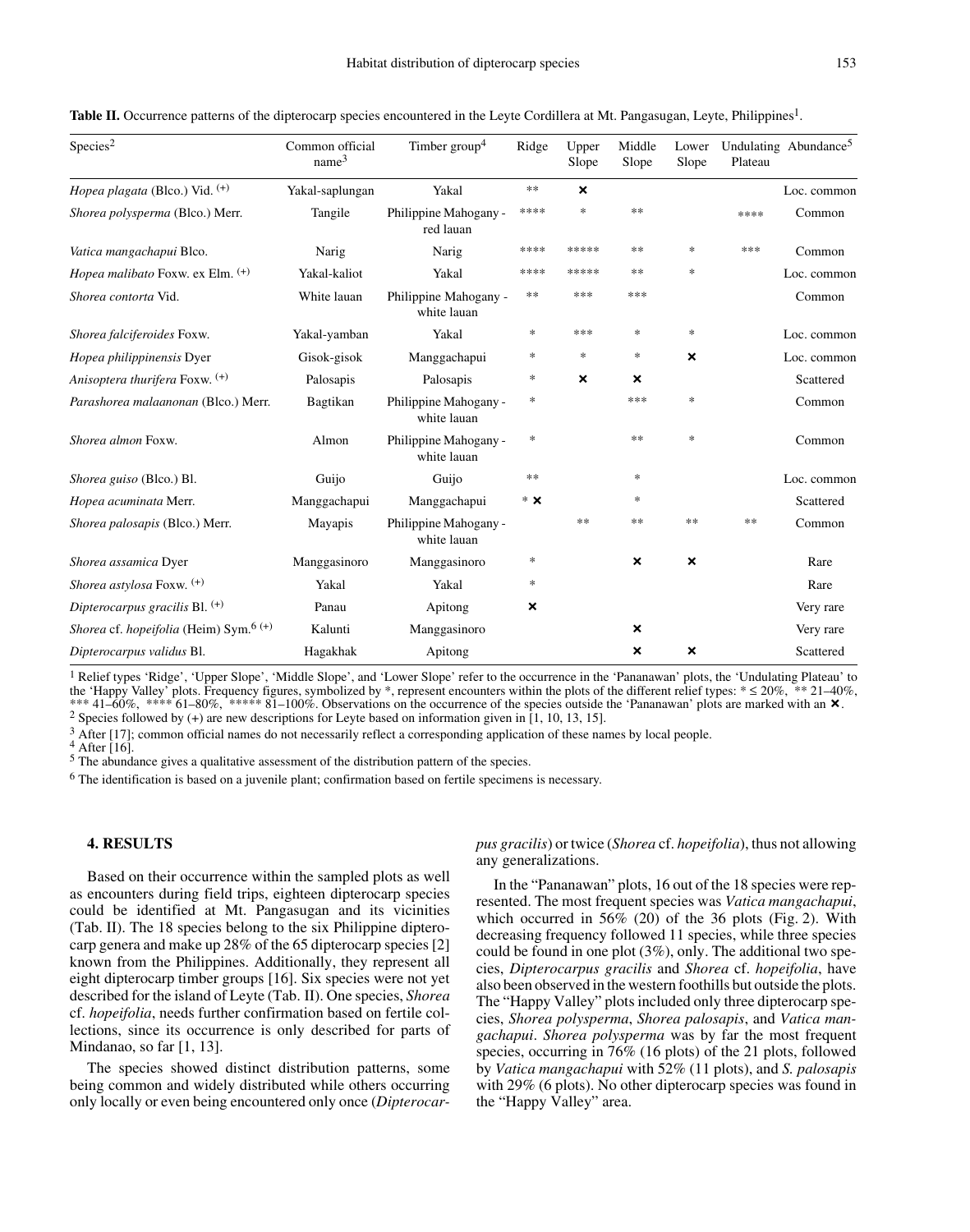The elevational range as well as habitat preferences of species are given in Figure 3 and Table II, respectively.

The highest elevation of dipterocarps observed during field work was that for *Shorea palosapis* and *Shorea polysperma* (Fig. 3). Both species could be found as medium sized trees at 850 m a.s.l. on an east-exposed slope of Mt. Imig, only about 50 m below the summit which was covered by mossy forest. The potential of both species to grow at relatively high elevation is confirmed by their presence, together with *Vatica mangachapui*, in the "Happy Valley" plots. The lowest elevation where dipterocarps have been found is at about 100 m a.s.l. (Fig. 3) along small streams. They were juveniles of *Shorea palosapis* and *Parashorea malaanonan*, which obviously had resulted from fruits washed down from higher elevations, since no mother trees could be observed nearby or on the slopes above the specimens. Nevertheless, medium sized trees of both species have been observed at similarly low elevations at other localities within the area which shows that the species are able to establish at those elevations.

The widest elevational range showed *Shorea palosapis* which could be encountered from the lowland (120 m a.s.l.) to submontane elevations (850 m a.s.l.). Compared to the other two species showing a wide elevational amplitude and reaching high up, *Shorea polysperma* and *Vatica mangachapui*, it preferred slope habitats and could not be found along ridges, while *Shorea polysperma* clearly preferred the ridge habitat ("Pananawan" plots) and the undulating plateau at "Happy Valley". *Vatica mangachapui* had its main distribution rather on the upper slope than on the ridge itself.

All other species have been encountered in the western foothills of Mt. Pangasugan, none of them higher than the highest plot there (530 m a.s.l.). From those species *Parashorea malaanonan* and – to a lesser extend – *Shorea contorta* and *Shorea almon* also showed a comparatively wide elevational range. While *Parashorea malaanonan* and *Shorea almon* have most often been encountered on the middle slope, *Shorea contorta* was also common on the upper slope and along the ridge. *Shorea almon* mostly occurred together with *Shorea palosapis*.

A similar habitat preference as *Vatica mangachapui* could be observed with *Hopea malibato*, although this species was only locally common and had a much lower elevational amplitude. Like *Vatica mangachapui* it preferred ridge and especially upper slope habitats.

A typical low elevation species (which is not represented in Figure 3 because of its absence from plots and lack of elevational data) was *Dipterocarpus validus*. Mature individuals of this species could be found scattered along creeks in deforested areas between 100 m and 250 m a.s.l. All other species were too poorly represented to draw general conclusions.

The regeneration patterns of the five most frequent species is shown in Figure 4, based on the number of individuals represented in the five height layers. The smallest size class (U2) is usually best represented, although this is less pronounced in *P. malaanonan* and *Shorea polysperma*. But, only *Vatica mangachapui* shows a continuous decrease of individuals from the U2 layer via the different size classes towards the mature trees (T1). *Shorea polysperma* even shows an inverse trend, showing an increase of individuals with increasing height.

#### **5. DISCUSSION**

The studied part of the Leyte Cordillera harbors at least 28% of the Philippine dipterocarp species and represents all Philippine dipterocarp timber groups (Tab. II). It can provide the necessary seeds and seedlings to establish reforestations and to meet the various timber requirements of local people in the future.

Most of the species show distinct altitudinal ranges as well as marked topographic habitat preferences (Fig. 3 and Tab. II). This is not a new observation to practical foresters in the tropics as well as outside the tropics. Nevertheless, the question of tropical trees being stochastically distributed or not is still controversially discussed. Such rugged landscapes as the Leyte Cordillera in which the influential factors are much more pronounced and obvious than in more homogenous areas allow quite distinct distribution patterns that seem unlikely to be the result of a chance process.

The information on tree species-site preferences is important if such species are planned to be used in reforestation. The presented data on site-specificity are mainly based on a very small section of the Leyte Cordillera resulting in only few observations for rare or scattered species. More information is needed for the definition of their habitat preferences and elevational ranges. Additionally, more data from the eastern slopes of Mt. Pangasugan and the rest of the Leyte Cordillera is desirable.

When evaluating the species' occurrence at lower elevations in the western foothills of Mt. Pangasugan, the strong human impact must be considered. Especially some of the very rare species can be assumed to be remnants of the former forest of the coastal plain. *Parashorea malaanonan*, *Shorea palosapis*, *Shorea polysperma*, and *Vatica mangachapui* can be classified as common and widespread. The species *Hopea plagata*, *Hopea malibato*, or *Hopea philippinensis* are locally common. *Anisoptera thurifera* and *Shorea assamica* must be classified as scattered (Tab. II)*.* The occurrence patterns of the above mentioned species have been similarly described by other authors [1, 23, 24]. Although those species might have lost the lower range of their habitat due to land conversion in the lowlands, they still find suited ecological niches within the studied area. For *Hopea acuminata* and *Hopea philippinensis*, which show a low frequency as well as a clustered occurrence, their real elevational potential cannot be given based on the available data. For *Shorea assamica*, which is also represented by few observations, it is quite safe to conclude that it prefers lower elevations since the four observations are derived from different localities.

The evaluation of those species which are scattered or rare is more difficult. *Dipterocarpus validus* is well known for its occurrence on flood plains and along rivers at low elevations [18, 23, 24]. Its occurrence in the lower foothills of Mt. Pangasugan clearly represents fragments of its former distribution, and it can be safely concluded that the species lost most of its potential habitat. It is unusual that single mature forest trees can still be found in an otherwise deforested landscape. One explanation might be that these trees, which grow along the river banks or on the banks of small ravines which are usually not cleared for shifting cultivation, had not reached a harvestable size when the cutting of trees was not yet restricted and controlled.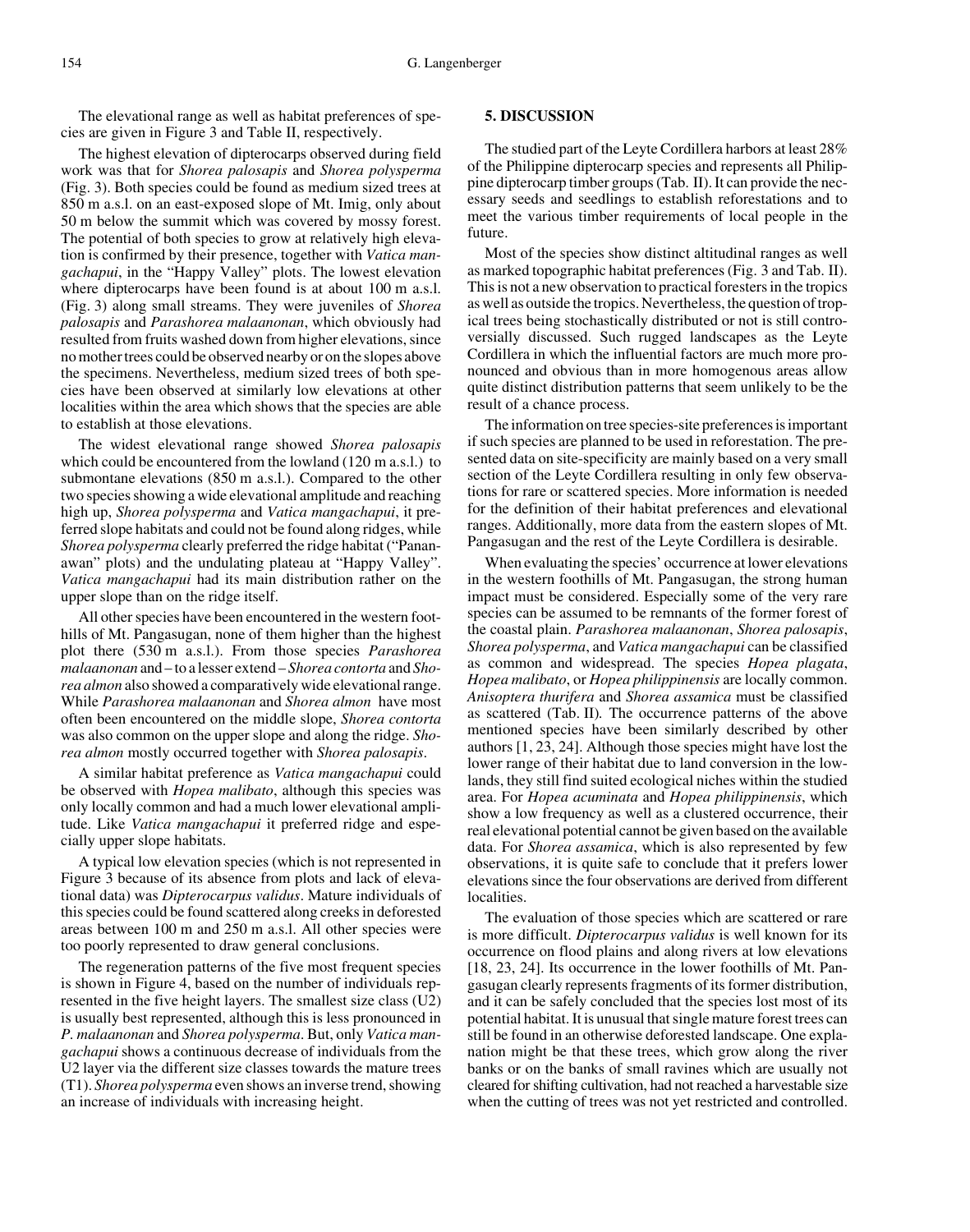Nowadays, a logging ban prohibits the cutting of trees, and it is difficult to cut a tree unobserved in the highly populated and frequented lowlands. Much more critical is the situation of *Dipterocarpus gracilis*. Although it can be assumed that besides the single juvenile specimen encountered some mature trees might be left, this species may be classified as locally extremely rare and vulnerable. But to what extent its rarity reflects human impact or is natural is again difficult to evaluate. Ashton [1] describes the species as very widespread, and even gregarious under seasonal conditions, while it gets rare in ever wet areas. This shows how difficult a qualitative evaluation of species occurrence is without having sound historical data.

The observation of only three dipterocarp species in the "Happy Valley" area is remarkable, especially since even around the field camp, which was located at the foot of the plateau (500 m a.s.l.), along a small creek, no additional dipterocarp species has been encountered. It confirms the assumption that many of the species so far only observed on the western side of the mountain range are actually typical species of the coastal plains which found their refuge in the rugged western foothills of Mt. Pangasugan. The dominant role of *Shorea polysperma* in the "Happy Valley" plots (649–709 m a.s.l.) has been mentioned above. *Vatica mangachapui* was also a common feature represented by mature individuals. On the contrary, *Shorea palosapis*, which was represented by tall individuals near the field camp and on the lower slopes along the river was only poorly represented in the plots, and the few individuals found there represented small to medium sized trees. This supports the impression that the species strictly prefers very humid conditions, and that, on the other hand, the stand where the "Happy Valley" plots have been sampled represents comparatively dry conditions.

It can be concluded that for those species which prefer medium to higher elevations or show a wide range of elevational occurrence the studied area is an important stronghold for the conservation of their populations and their genetic diversity. This is the case with *Parashorea malaanonan*, *Shorea contorta*, *Shorea palosapis*, *Shorea polysperma*, and *Vatica mangachapui*. For *Shorea polysperma* it might even be concluded that it still occupies its full potential range. For those species which are scattered or rare the area also acts as a refuge. But their populations are naturally more vulnerable concerning the loss of individuals due to illegal logging or shifting cultivation, simply because of their low abundance.

Although much more specific and comprehensive data are desirable to define habitat preferences of the local dipterocarp species the above analysis provides important baseline information. Even though it might be possible to plant species successfully in other habitats, when competition is suppressed, the question arises if this would be sustainable on the long run. Considering the dynamics of tropical rain forest environments this can be doubted. Unfortunately, detailed documentation and analysis of reforestation trials with native species are hardly available – if they exist at all. Usually, in national statistics only the area which has been planted is listed. If planting has been successful and sustainable after five or ten years can rarely be found. Systematic scientific trials to test the site specific suitability of species or even provenances for reforestation or land rehabilitation as they have been conducted e.g. in Europe for decades seem illusionary given the economic situation of most

tropical rain forest countries. They are even not practical considering the urgent needs for reforestation and land rehabilitation in so many areas of the tropics. Therefore, if native species are to be promoted, the only practical way to reduce the risks of failure due to the selection of unsuited habitats is to stick to observations on the natural occurrence of the species.

**Acknowledgements:** The vegetation study in the western foothills of Mt. Pangasugan has been conducted in the framework of the "ViSCAgtz Applied Tropical Ecology Program" (PN 95.2290.5-001.00). The additional research in the "Happy Valley" area has been made possible by a grant of the A.F.W. Schimper Foundation, Stuttgart - Hohenheim, Germany, whom I owe special thanks. I am very grateful to the Cienda San Vicente Farmer Association as well as the Leyte State University (LSU), Leyte, Philippines, for their cooperation and support. Thanks are also due to Nina Ingle and the two anonymous reviewers for their helpful comments.

### **REFERENCES**

- [1] Ashton P.S., Dipterocarpaceae, in: van Steenis C.G.G.J. (Ed.), Flora Malesiana Series I, Vol. 9 (2), Martinus Nijhoff Publishers, The Hague, The Netherlands, 1982, pp. 237–552.
- [2] Ashton P.S., Philippine phytogeography, Asia Life Sci. 2 (1993) 1–8.
- Asio V., Characteristics, Weathering, Formation and Degradation of Soils from Volcanic Rocks in Leyte, Philippines, Hohenheimer Bodenkundliche Hefte 33, Univ. Hohenheim, Institut für Bodenkunde und Standortslehre, Stuttgart, 1996.
- [4] Butterfield R.P., Fisher R.F., Untapped potential: native species for reforestation, J. For. 92 (1994) 37–40.
- [5] Dargantes B.B., Koch W., Case studies on the occupation and cultivation of the forest lands of Leyte, Philippines, Ann. Trop. Res. 16 (1994) 13–29.
- [6] DENR, Philippine atlas, Department of Environment and Natural Resources (DENR), Quezon City, The Philippines, 1998.
- Dias C.P., ERDB's research and development (R&D) experience(s) in reforestation with Philippine native tree species, in: Margraf J., Göltenboth F., Milan P.P. (Eds.), Proceedings on the International Conference on Reforestation with Philippine Species – for biodiversity protection and economic progress, 3–6 March 1997, MacArthur Beach Resort, Palo, Leyte, Philippines, 1997, pp. 156–174.
- [8] Elliot S., Blakesley D., Anusarnsunthorn V. (Eds.), Forests for the future: growing and planting native trees for restoring forest ecosystems, Forest Restoration Research Unit, Biology Department, Faculty of Science, Chiang Mai University, Chiang Mai 50200, Thailand, 1998.
- ESSC, Decline of the Philippine Forest, Environmental Science for Social Change, Inc., The Bookmark, Inc., Makati City, The Philippines, 1999.
- [10] Guzman E.D. de, Umali R.M., Sotalbo E.D., Guide to Philippine Flora and Fauna, Vol. 3: Dipterocarps, Non-Dipterocarps, Natural Resources Management Center, Ministry of Natural Resources & University of the Philippines, 1986.
- [11] Kintanar R.L., Climate of the Philippines, PAGASA, Quezon City, Philippines, 1984.
- [12] Langenberger G., Diversität, Struktur und Reliefabhängigkeit der Vegetation in einem Tieflandregenwald der Insel Leyte, Philippinen, Dissertation, Institut für Pflanzenproduktion und Agrarökologie der Tropen und Subtropen (380), Universität Hohenheim, 2003.
- [13] Merrill E.D., An Enumeration of Philippine Flowering Plants, Vol. I-IV, The Government of the Philippine Islands, Department of